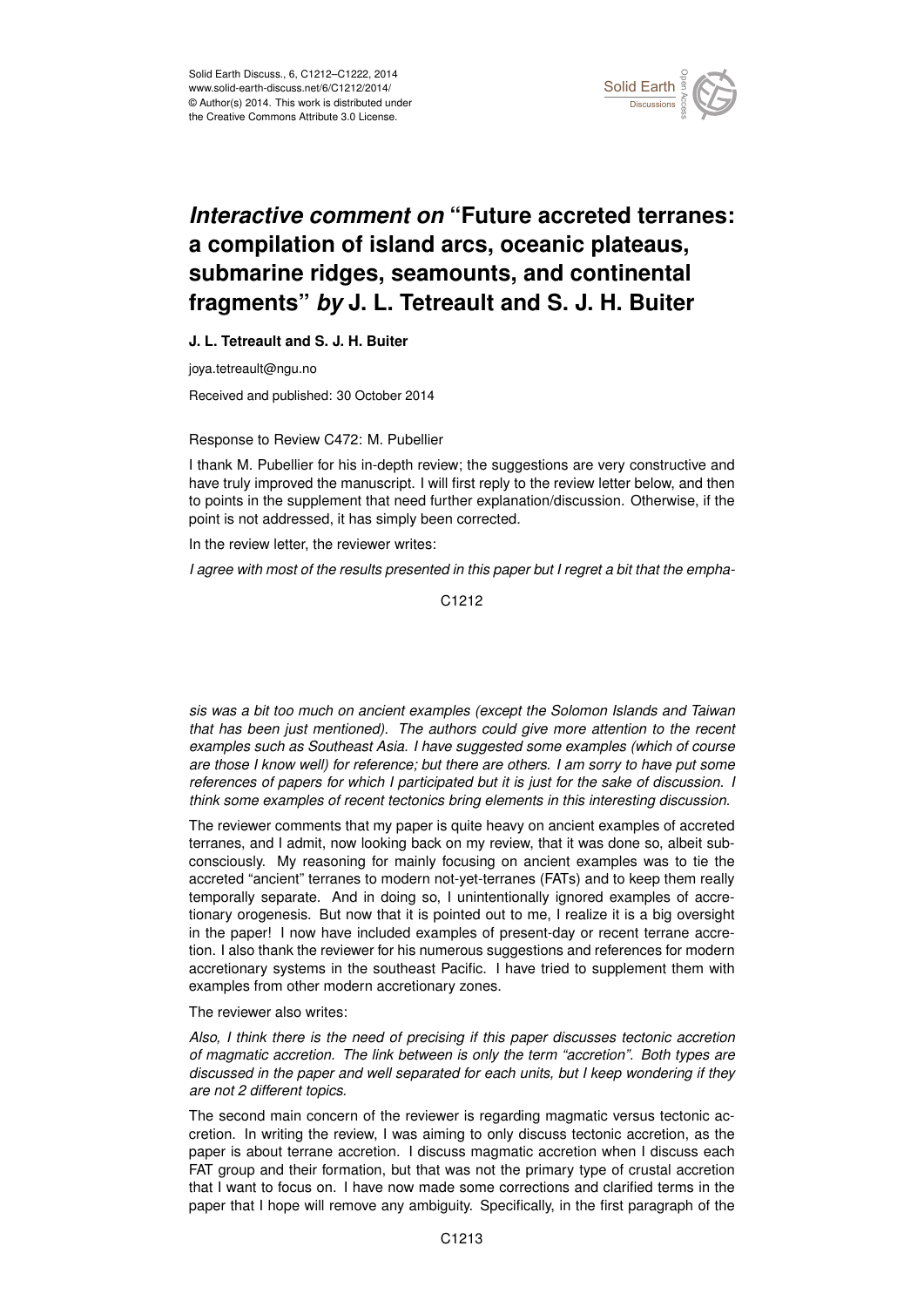Introduction, I have added "tectonic" to clarify that type of accretion in sentences that discuss magmatism and terrane accretion. And, as discussed later with one of the points in the supplement, I have rewritten the geological settings for oceanic plateaus, submarine ridges, and seamounts to remove the overabundant discussion on magmatic accretion. I hope this streamlines the paper and removes any confusion over the type of accretion we are discussing.

Figures. The reviewer suggests:

*Some figures (ex Figure 2) will display morphostructures which are too small. Better have a zoom on the interesting parts. On Figure 2 "Lu" seems to refer to the Huatung basin ( aCretaceous old basin). Instead the Benham Plateau; a spectacular feature should be represented (just W of the P of PKR).*

For Figure 2, as recommended, I have now included a zoom-in for southeast Asia. Hopefully the Luzon oceanic arc is easier to identify now on the figure. Also, inspired by the reviewer's suggestions in the oceanic plateau section, I have expanded the oceanic LIP map (Figure 4) to include the Benham and Urdenata plateaus. And labels that were missing on a few oceanic plateaus/submarine ridges are now rectified. The revised Figure 2 and 4 are attached, but are unfortunately shrunk by the upload service. They will be bigger in the paper.

Comments in the supplement:

P 1454 line 15. *Actually also remant arcs (and leaky transforms ?)*

I did not include remnant arcs in this statement because they are never included in the crustal thickness and volume data of the referred studies. Ben Avraham et al. (1981) do include them in their definition of oceanic plateaus, but not in their review of seismic crustal structure. Leaky transforms fall under the term "thermal swell" but I nonetheless have added them to the list in the sentence.

P 1454 line 28. *Is size and geometry of the docking terrane a parameter. Seamount*

C<sub>1214</sub>

*seem to be able to subduct without any problem, same story with the small crustal fragments (ex: Sumba; Fleury et al., 2009)Fleury, J.M., Pubellier, M., Urreitztieta, M., 2009. Structural Expression of forearc crust uplift due to subducting asperity, Lithos 113, (2009), p318-330*

I am not aware of any analytical study where the geometry is considered, but I definitely believe that it is important. The size of the terrane, of course, plays a part in the buoyancy analyses by Cloos (1993) and Molnar and Gray (1979), as I state in that sentence. While seamounts often do subduct, leading to earthquakes and accretionary prism uplift (well documented in Japan), it is possible for small seamounts to also accrete. I discuss the "decapitation" of small seamounts in Section 4.3. In the study by Cloos (1993), he ascertained that seamounts smaller than 3 km in volcanic core will most likely subduct or become incorporated in the accretionary prism, and in that case become an accreted terrane.

P 1456 line 20. *you may want to cite papers from Wakita and other (OPS- Ocean Plate Stratigraphy)*

New reference incorporated.

P 1457 line 5. *Beautiful example in Borneo wedge; Sapin et al. (2011) Sapin, F., Pubellier, M., Lahfid, A., Janots, D., Aubourg, C., Ringenbach, J.C., 2011, Onshore record of the subduction of a crustal salient: example of the NW Borneo Wedge., Terra Nova, 00, 1–9, 2011, Blackwell Publishing Ltd, doi: 10.1111/j.1365-3121.2011.01004.x*

Wonderful example, reference incorporated!

P 1457 line 28. *Is there really a difference? In geodynamic concepts, collision does not really exist; it is always a subduction affecting either sediments (over a shallow decollement) or layers within the crust (as you state correctly further)*

I think there was significant confusion over this statement from both reviewers, so I have amended the paragraph to state that docking commonly occurs with collision but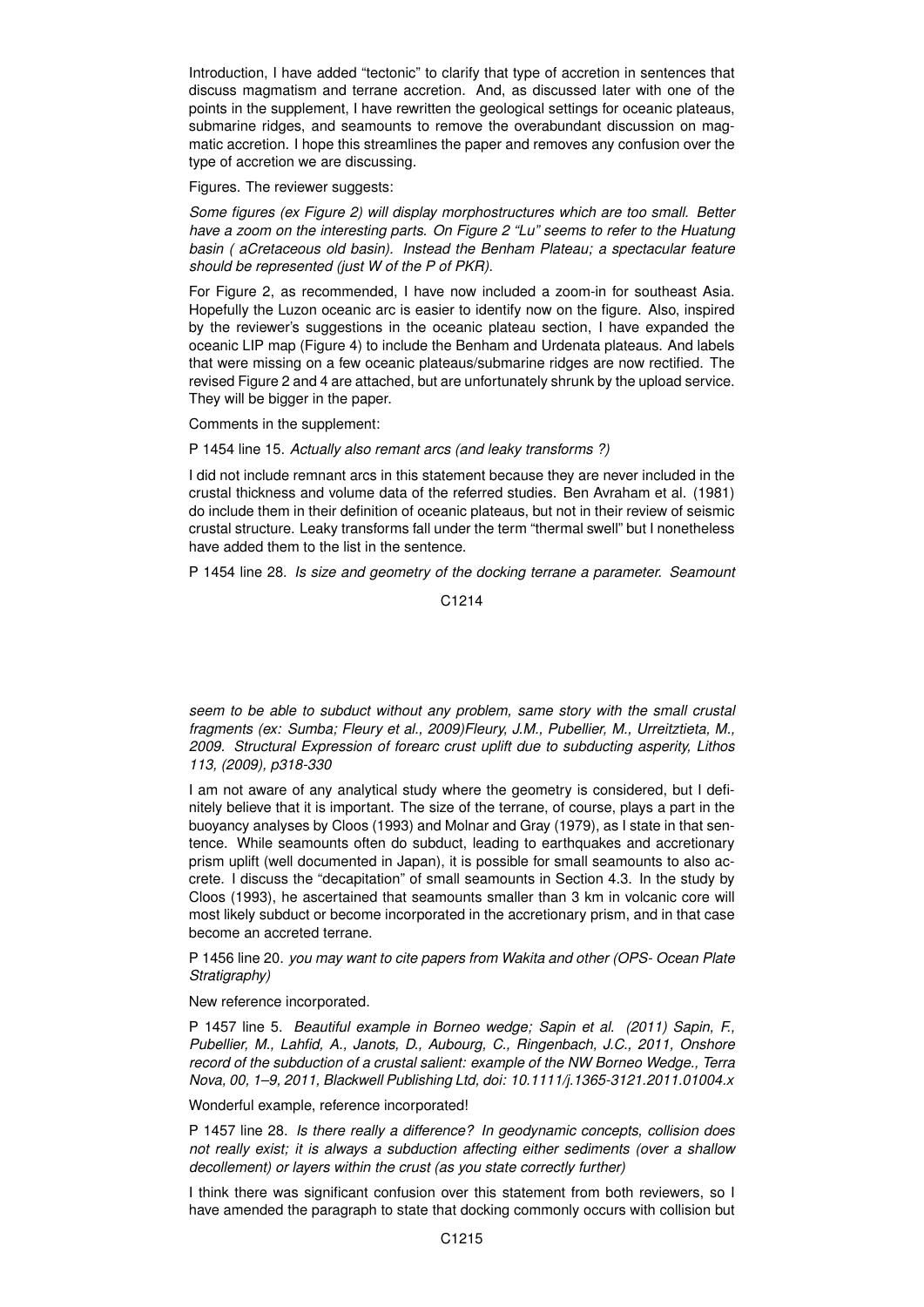can also occur during accretionary orogenesis (where subduction continues).

P 1458 line 7. *Yes in this specific case. In a more general way, it may depend on the vergence of the origina thrust; in the Molucca Sea , where 2 arcs are "colliding"; we observe the actually one of the arcs subducts beneath the other one. Since the shortening is diachronous, we see that part of the subducted arc (terrane) is actually back thrusted on the uuper plate. see if you wish: Pubellier et al., (1996) Pubellier M., Quebral R., Aurelio, M., Rangin, C., 1996. Docking and post-docking tectonics in the southern Philippines. R. Hall and Blundel, D., (eds). "Tectonic Evolution of SE Asia", Geological Society, Sp. Publication 106, 511-523*

Arc-arc accretion is probably best discussed in the composite FAT section, so I have incorporated the Philippine arc-arc collision as well as other modern examples of composite FATs there.

P 1463 line 3. *As mentionned above, this is the case for Taiwan and for Timor, but not the general case, which is a contnental sliver such as the Palawan/luconia sliver, the Sulu so-called arc, the Banda ridges, the North Arm of sulawesi in SE Asia, but also for Cuba or from the Bahama platform...*

These examples suggested by the reviewer, and my own example of the Luzon arc, would be best fit under arc-continental fragment collision. And as the reviewer points out, the frequency of this type of accretion is more than arc-continent collision. I have included these examples in the "Island arc: accreted examples" section and note their importance in the section "Composite terranes".

P 1463 line 21. *See also the comparison between the CAOB and SE Asia by Wakita et al. 2013*

Included reference and new statement.

P 1465. *I think there is the need of precising if this paper discusses tectonic accretion of magmatic accretion. Both types are discussed in the paper. If the authors address*

C1216

*the tectonic accretion, the LIP such as the Otong Java Plateau or the Benham Plateau are also good examples since they have been involved in subduction/accretion context after they have been created.*

This paper is about terrane accretion, and therefore tectonic accretion not magmatic accretion. In this section I perhaps expound too much on the historical journey of the oceanic plateau term and the debate over how oceanic plateaus are formed, and that has led to the confusion over tectonic versus magmatic accretion. Magmatic accretion is not crucial to the crux of the paper, so I have edited and severely refined this section so it has less tangential discussions. I hope by cutting and rewriting this section I have made it less confusing. I include the rewritten section in the supplement.

P 1472 line 10. *Again most of the examples that have been discussed above are in fact in old systems. More atention should be given to Benham Plateau, Otong Java Plateau, Morotai Plateau and to the almost plateau regions such as the Roo Rise in front of Java... or complex structures such as the Ninetyeast ridge in Myanmar*

I added modern examples of accretion and subduction from the Roo Rise, Hikurangi Plateau, Ogasawara Plateau, and Benham Plateau.

P 1472 line 25. *The detachment is also located between the Sheeted dyke complex and the Gabbros, leaving the basalti units tectonised (Haiti) and the gabbros on the sea floor (Beata Ridge, if I remember correctly)*

The reviewer is referring to the Caribbean oceanic plateau. My original sentence is about the Colombian accreted plateau (sometimes called the Gorgona plateau), which might be a separate oceanic plateau from the Caribbean plateau (Kerr and Tarney, 2005), or just older magmatic additions of the Caribbean plateau so I am trying to leave it ambiguous. I added a statement about shallower detachments for the Caribbean plateau and other oceanic plateaus.

P 1473 line 11. *Also often exhumed Mantle between the continental fragment and the*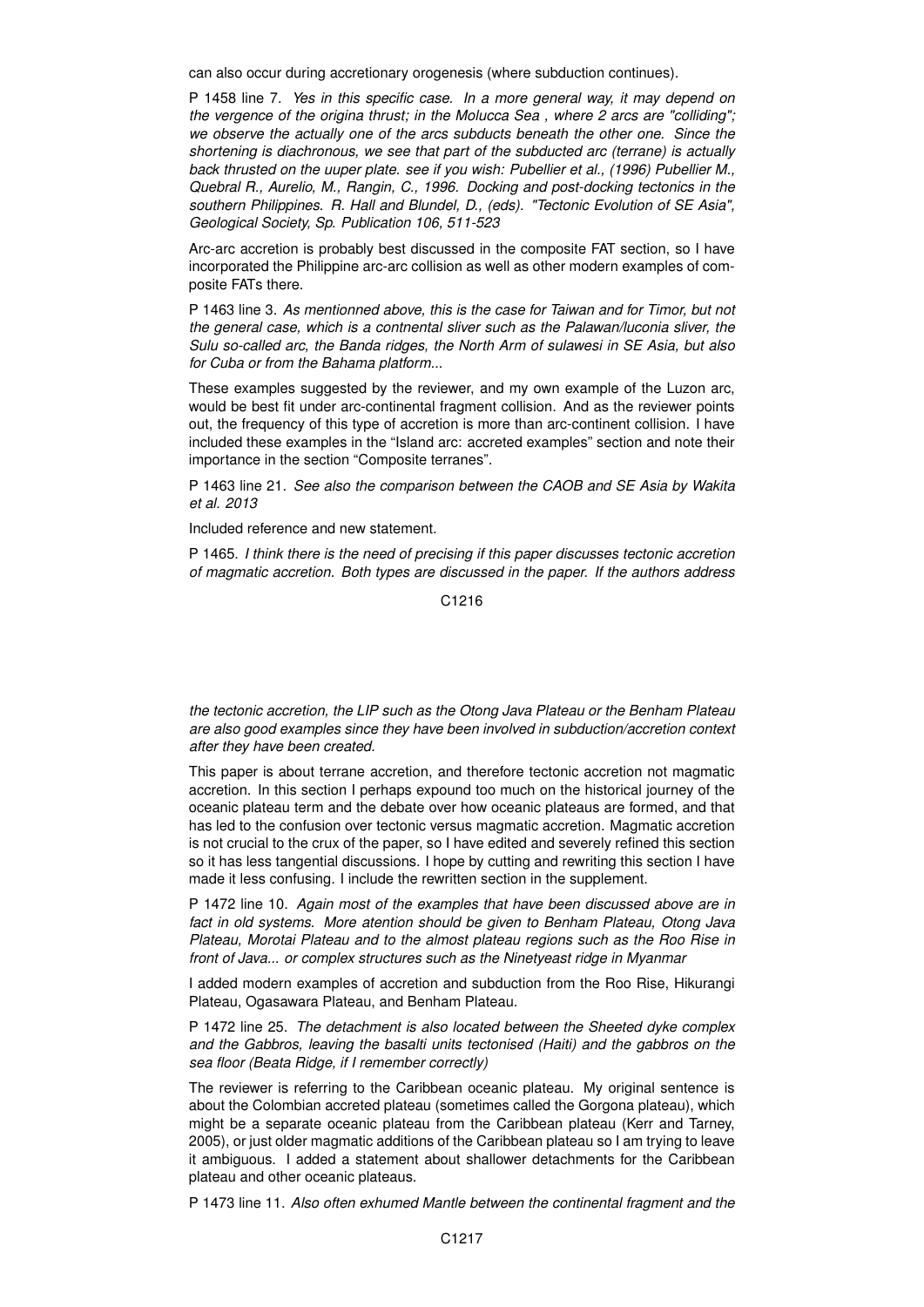*continent (Peron Pindivic/Manatschal, Savva et al., 2012)*

Yes, there is exhumed mantle in some of the basins between continental fragments and the mainland, good point! Unfortunately I could not find many published references, so I only added examples from the Porcupine basin, Santos, and the Phu Khanh basins.

P 1475 line 13. *These examples are taken in old orogens. See subduction jumps and reversals for example in Pubellier et al., 2003). Pubellier, M., Ego, F. Chamot-Rooke, N., Rangin, 2003. The building of pericratonic mountain ranges: structural and kinematic constraints applied to GIS-based reconstructions of SE Asia. . Bull Soc Geol France, 174, 6, pp561-584*

I added modern examples of continental fragment collision, accretion, and subduction in a paragraph at the end of this subsection.

P 1477 line 18. *In the accretion process; It may be that the post docking has a lot of effect. After the tectonic accretion or docking, there is often a slab detachement. This creates adiabatic decompression and tremendous uplift with post subducton magmatism (example in the Malay - Sibumasu Terrane, See Metcalfe's papers) and often with NEB or Adakites. Can these facts bring a change in the final composition of older orogens?*

Yes, I was definitely alluding to post accretion/collision magmatism. I added a sentence for post-collision adakite/granite emplacement. In addition, I added a paragraph about post-collision magmatic modification in the "From FAT to accreted terrane" section.

P 1478 line 20. *Again refer to the post-collision magmatism due to slab detachement (Borneo-Mt Kinabalu, or Subumasu Terrane).*

I have added a statement that slab detachment allows for exhumation of these UHP terranes.

P 1479 line 29. *See Pubellier and Meresse (2013) last figure for discussion. Pubellier, M., Meresse, F., 2013, Phanerozoic Growth of Asia; Geodynamic Pro-*C<sub>1218</sub>

*cesses and Evolution. Journal of Asian Earth Sciences, 72, pp. 118-128, DOI-10.1016/j.jseaes.2012.06.01*

Figure 12 of Pubellier et al., 2013 is a wonderful example of subduction zone "jumping" due to delamination at the Moho of the incoming FAT. I would also like to direct the reviewer to Tetreault and Buiter, 2012, "Geodynamic models of terrane accretion: Testing the fate of island arcs, oceanic plateaus, and continental fragments in subduction zones" JGR, 117, B8, where we use numerical experiments to show that detachments at the lower crustal level will lead to similar scenarios. Based on our previous geodynamic experiments, we are in agreement with the model of Pubellier et al., 2013.

Furthermore, I believe the reviewer is pointing out the possible influence of mantle flow as the FAT detaches from the lithospheric slab. This is a good point and I included it in this paragraph.

P 1479 line 25. *In Island arc, the weakness comes from the hot geotherms in the central part of the arc, on the apex of the magma chambers. This is where shear partitioning also takes place for the same reasons*

The heat flux of oceanic island arcs is variable when considering if they are active, extinct, or back- or fore-arcs. That said, I agree with the reviewer in that the elevated geotherms of island arcs are important variables when considering factors leading to accretion and should have included that in my discussion. I have now amended the paragraph to include it.

Once again, my coauthor and I would like to thank M. Pubellier for his thorough and thoughtful review! We agree that the addition of modern examples of terrane accretion was sorely missed in this review paper and now will improve the final version greatly.

Sincerely,

Joya Tetreault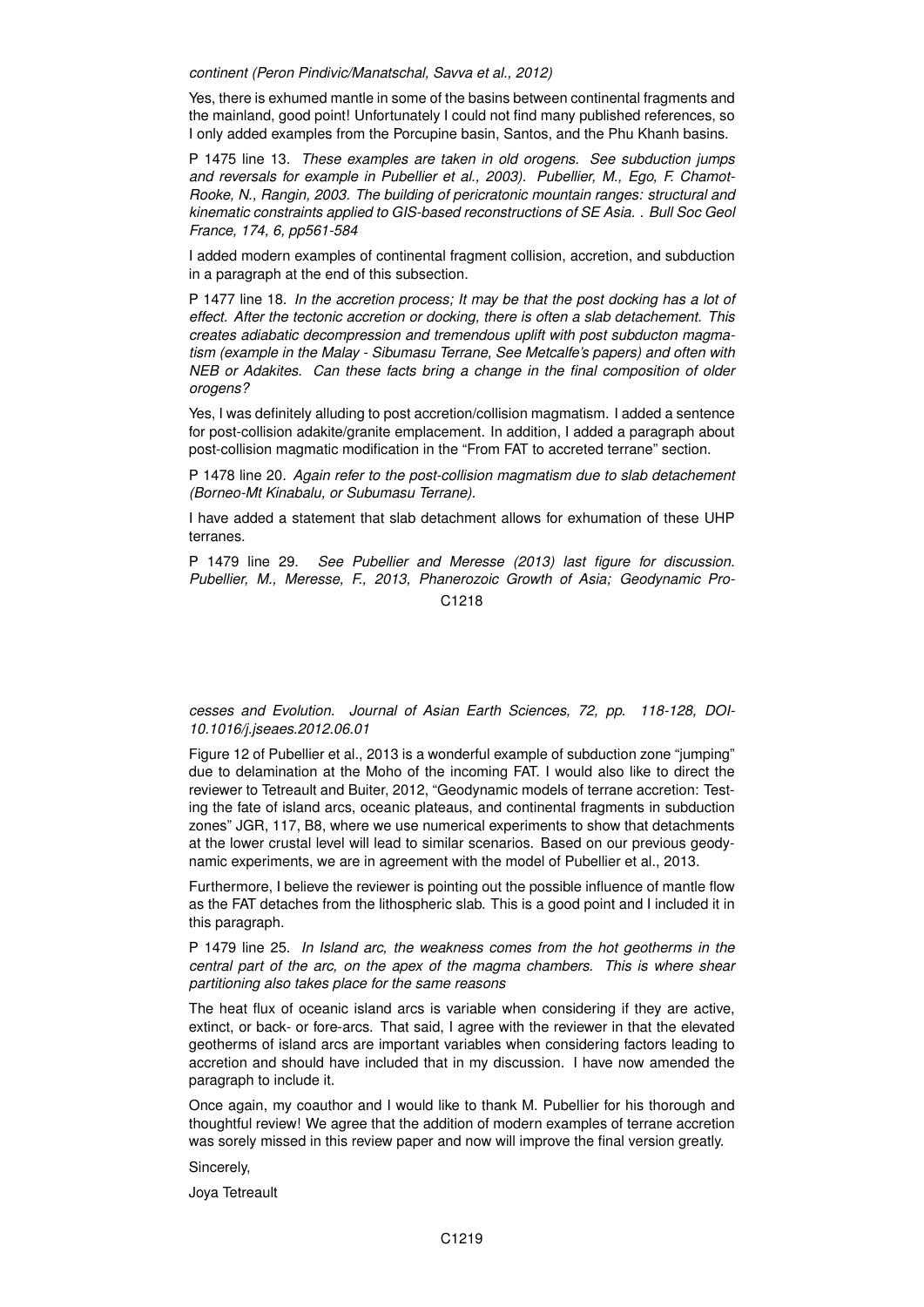Interactive comment on Solid Earth Discuss., 6, 1451, 2014.

C1220



Aleutians, H - New Hebrides, IBM - Izu-Bonin (Ogasawara)-Mariana arc system, J - Japan Arc, K - Kuril Arc, L - Loyalty Arc, LA - Lesser<br>and Leeward Antilles, Lu - Luzon Arc, OD - Oki-Daito system, PKR - Palau-Kyushu Ridge, Solomon Arc, SH - Sangihe-Halmahera arc system, SS - South Sandwich Arc, and TKL - Tonga-Lau-Kermadec arc system. Below is a zoom in of the numerous oceanic island arc systems (in white) in southeast Asia, with bathymetry from ETOPO 1 (Amante and Eakins, 2009)

**Fig. 1.** Figure 2